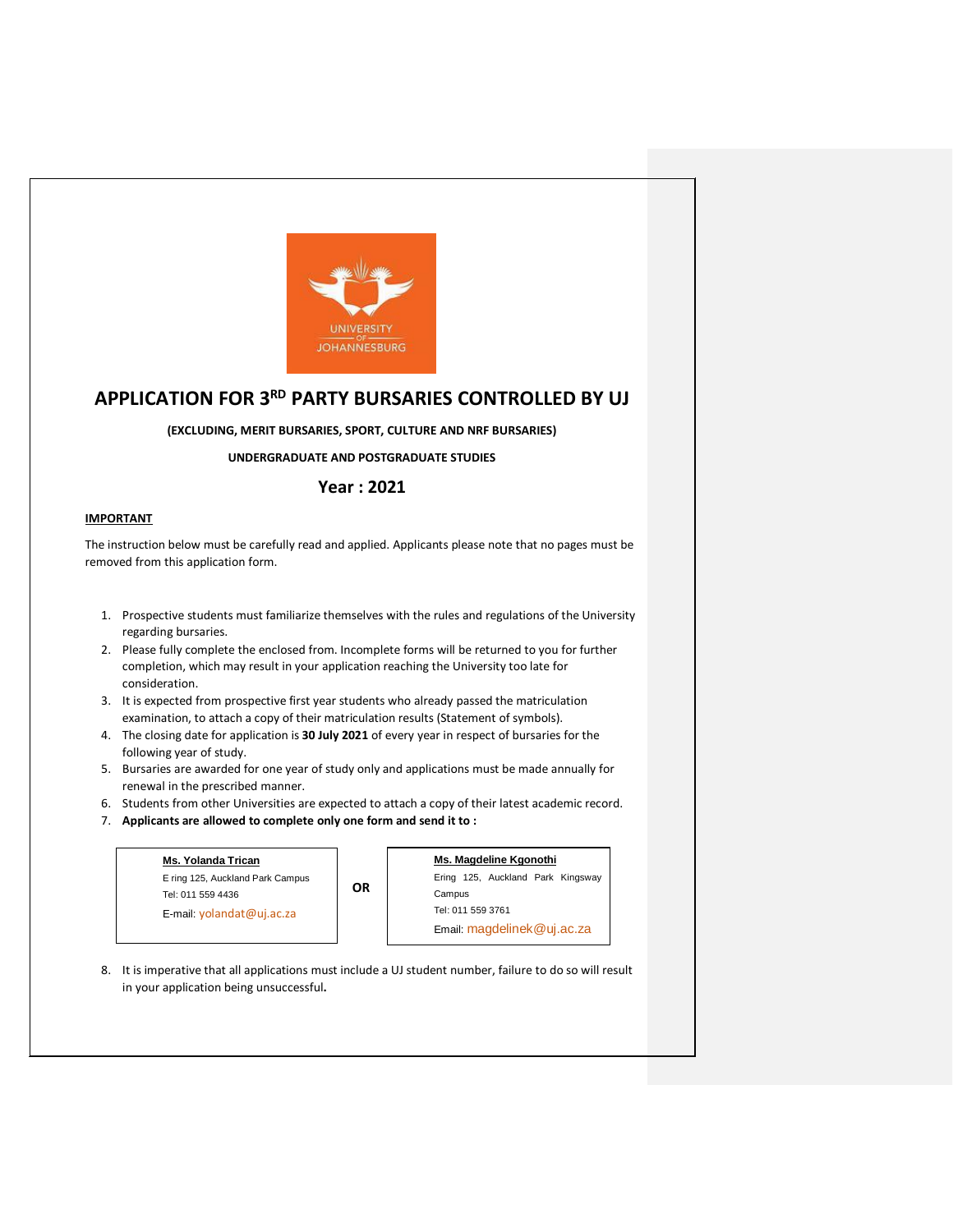#### **A. Applicants Personal Details**

| Surname                                                       |      |         |        | Title | Mr  | Mrs<br>Miss |
|---------------------------------------------------------------|------|---------|--------|-------|-----|-------------|
| <b>Full Names</b>                                             |      |         |        |       |     |             |
| ID No.                                                        |      |         |        |       |     |             |
| Cell No.                                                      |      |         |        |       |     |             |
| Municipal area you are presently residing in?                 |      |         |        |       |     |             |
| Are you a South African Citizen                               |      |         |        |       | Yes | No          |
| Population group                                              | Back | Colored | Indian | White |     |             |
| Religion                                                      |      |         |        |       |     |             |
| Is your mother a member of a women's association<br>No<br>Yes |      |         |        |       |     |             |
| Please mention name of association (if applicable)            |      |         |        |       |     |             |
|                                                               |      |         |        |       |     |             |

#### **B. Academic Details**

| <b>Applicable to Undergraduates Students</b> (not applicable to postgraduates) |  |  |  |
|--------------------------------------------------------------------------------|--|--|--|
| Name of High School                                                            |  |  |  |
| Address of High school                                                         |  |  |  |
|                                                                                |  |  |  |

## **C. Please complete this section**

| UJ Student number                                   |  |
|-----------------------------------------------------|--|
| Course you are planning to study                    |  |
| Level of study                                      |  |
| Name of bursary you are applying for:               |  |
| (Only UJ controlled Bursaries -Please attach a list |  |
| when applying for more than one bursary)            |  |

## **D. Number of siblings or own children and their ages (including applicant )**

| <b>Name and Surname</b> | Age | U.S.F |  | Commented [MR1]: I cant remember what this colomn |
|-------------------------|-----|-------|--|---------------------------------------------------|
|                         |     |       |  | was used for, you can remove it.                  |
|                         |     |       |  |                                                   |
|                         |     |       |  |                                                   |
|                         |     |       |  |                                                   |
|                         |     |       |  |                                                   |
|                         |     |       |  |                                                   |
|                         |     |       |  |                                                   |